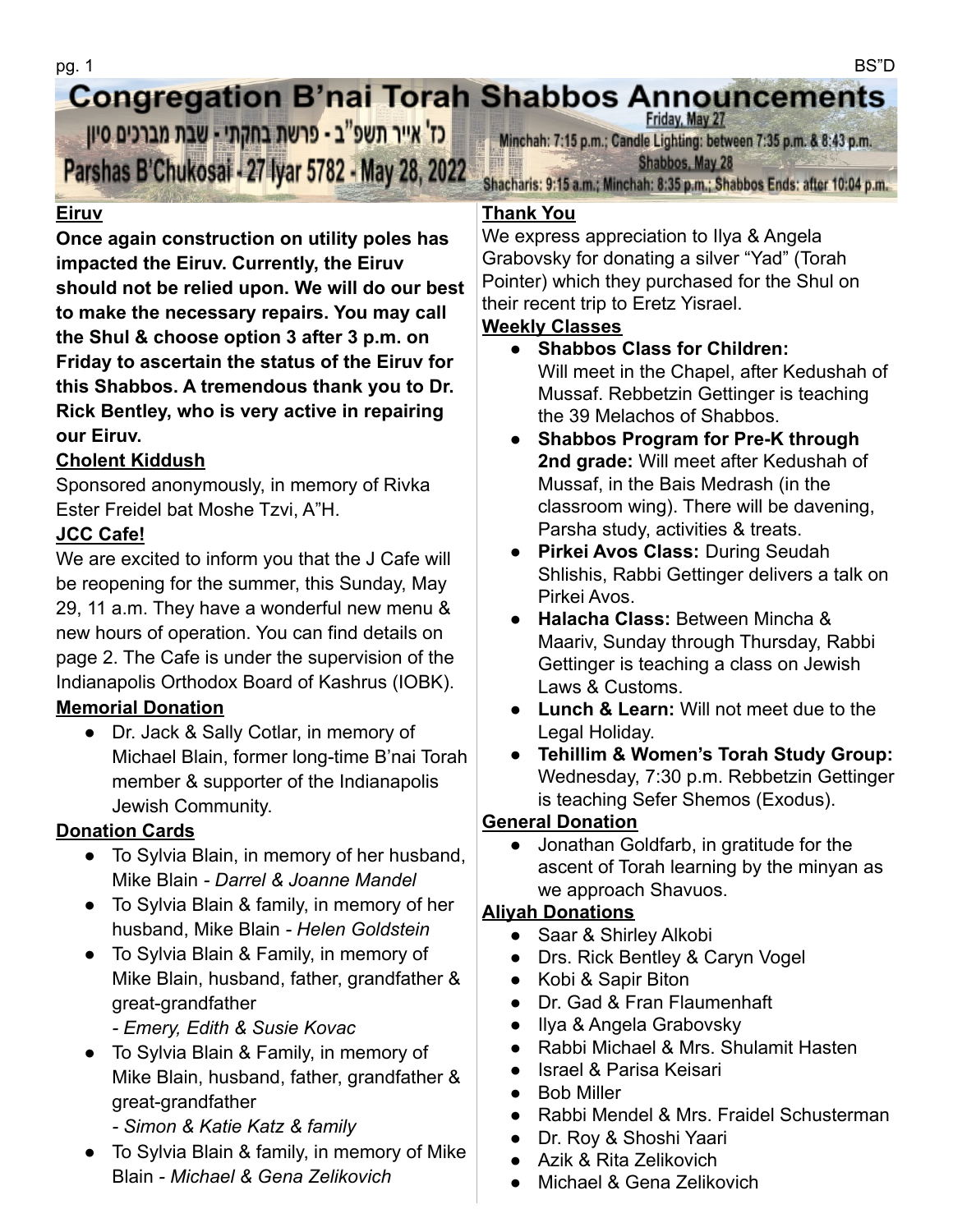#### **HOURS**

Mon-Thu | 11 am-5 pm Fri | 11 am-4:30 pm Sun | 11 am-5:30 pm **Closed Saturdays** 

**Holiday Hours (Memorial** Day, July 4, Labor Day):  $11$  am $-4$  pm



317-715-9247 to pre-order or for pick up

**ON** Under Kashrut supervision of Indianapolis<br>Orthodox Board of Kashrus

# **Hot Items**

| <b>Impossible Burger</b><br>American cheese, lettuce, tomato,<br>red onion on seeded brioche bun                                      |                                      | \$7.00 |
|---------------------------------------------------------------------------------------------------------------------------------------|--------------------------------------|--------|
| <b>Nachos and Cheese</b><br>Corn chips with a side of<br>melted nacho cheese                                                          |                                      | \$3.50 |
| Add jalapenos<br>Add salsa                                                                                                            | \$0.50<br>\$0.50                     |        |
| <b>Loaded Nachos</b><br>Cheese, jalapenos, sour cream, salsa,<br>"taco meat"                                                          |                                      | \$5.50 |
| <b>Personal Cheese Pizza</b><br>Feta, cheddar, mozzarella, parmesan,<br>red sauce, Italian herbs                                      |                                      | \$6.50 |
| <b>Personal Veggie Pizza</b><br>Red onion, bell peppers,<br>banana peppers, olives, tomatoes,<br>red sauce, mozzarella, Italian herbs |                                      | \$7.50 |
| <b>Seasoned Fries</b>                                                                                                                 |                                      |        |
| Medium<br>Large<br>Extra Large<br>Add nacho cheese                                                                                    | \$1.50<br>\$2.50<br>\$3.00<br>\$0.50 |        |
| <b>Soft Pretzel with Cheese</b>                                                                                                       |                                      | \$3.00 |
| <b>Cold Items</b>                                                                                                                     |                                      |        |
| Garden Salad<br>Lettuce, tomatoes, red onion,<br>bell peppers and cucumber                                                            |                                      | \$5.50 |
| <b>Tuna Salad Sandwich</b><br>Lettuce, tomato, red onion on<br>whole wheat bread                                                      |                                      | \$4.50 |

# **Frozen Treats**

| Soft Serve Ice Cream                     | <b>S2.50</b> |
|------------------------------------------|--------------|
| Chocolate, vanilla or swirl              |              |
| Cake cone or a bowl.                     |              |
| Includes 1 free topping.                 |              |
| Additional toppings                      | \$0.25 ea    |
| <b>Toppings</b>                          |              |
| Chocolate syrup, Oreo crumbles           |              |
| or Rainbow sprinkles                     |              |
| <b>Ice Cream Drumsticks</b>              | \$2.50       |
| <b>Flavor Ice</b>                        | \$1.00       |
| (Green, orange, blue, red, pink, purple) |              |
| <b>Fruit bar</b>                         | \$2.00       |
| <b>Strawberry Banana Smoothie</b>        | <b>S4.0</b>  |

| <b>Sides</b>                                                     |                  | <b>Drinks</b>                                  |                            |
|------------------------------------------------------------------|------------------|------------------------------------------------|----------------------------|
| Candy<br>M&Ms, Milky Way,<br>Crunch, Kit Kat<br><b>Twizzlers</b> | \$1.50<br>\$2.00 | <b>Fountain Soda</b><br>16 oz<br>240z<br>32 oz | \$1.25<br>\$1.50<br>\$2.00 |
| Chips<br>(Sea Salt, Jalapeno,<br>Salt & Vinegar, Barbeque)       | \$1.50           | <b>Bottled water</b><br>Powerade               | \$1.50<br>\$1.50           |
| Fresh seasonal fruit \$1.00<br>Extra Nacho Cheese \$0.50         |                  |                                                |                            |
| <b>Fresh Baked</b><br><b>Chocolate Chip</b><br>Cookie            | \$1.50           |                                                |                            |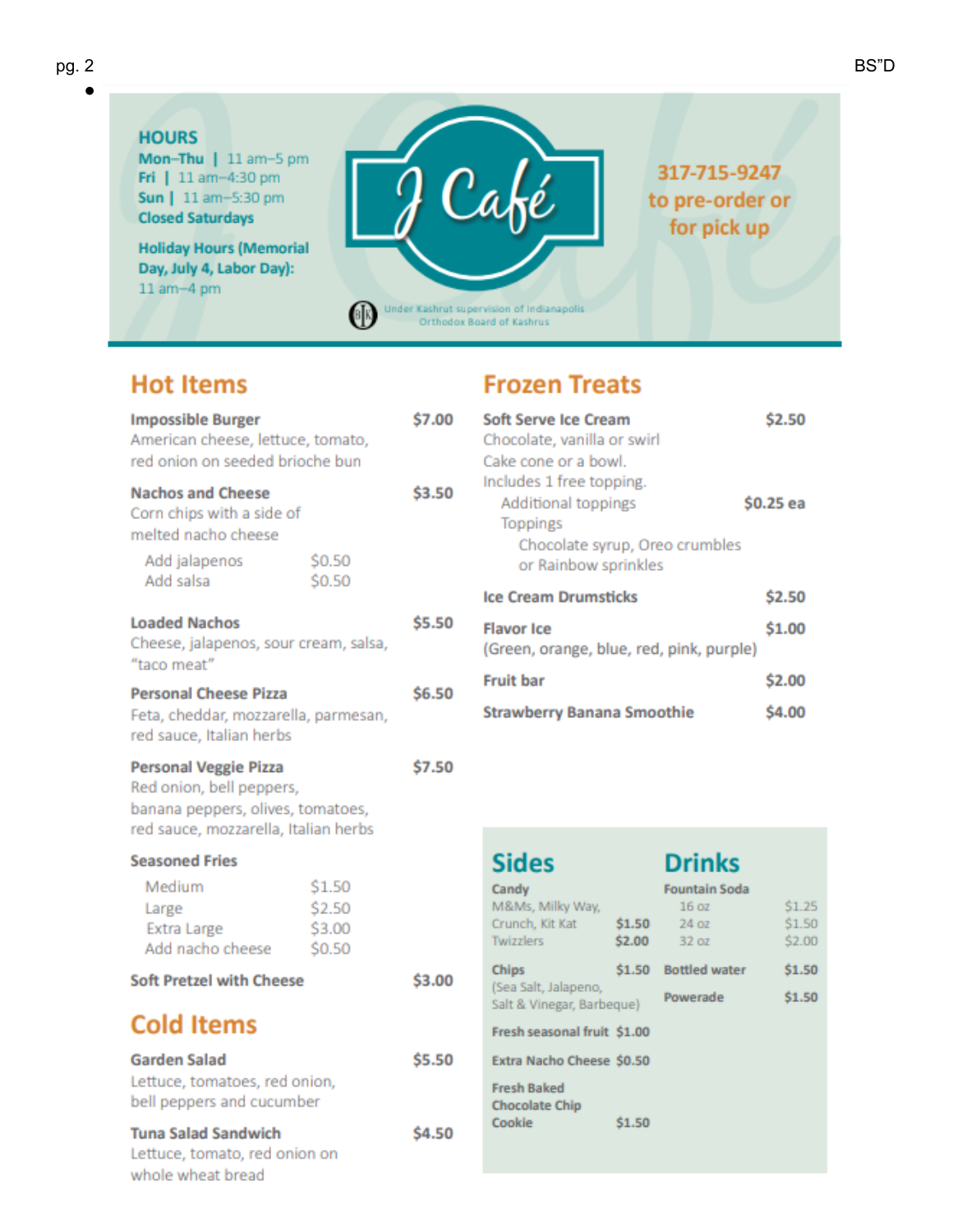| May 2022                                  |                                                            |                                                          | Congregation B'nai Torah Service Schedu | ᢛ                                         |                                                 | 30 Nissan - 1 Sivan 5782                                     |
|-------------------------------------------|------------------------------------------------------------|----------------------------------------------------------|-----------------------------------------|-------------------------------------------|-------------------------------------------------|--------------------------------------------------------------|
| Sunday                                    | Monday                                                     | Tuesday                                                  | Wednesday                               | Thursday                                  | Friday                                          | Shabbos                                                      |
| ∸<br>30 Nissan                            | ζ<br>1 Iyar                                                | $\tilde{\phantom{a}}$<br>2 Iyar                          | 4<br>3 Iyar                             | ç<br>4 Iyar                               | ග<br>5 Iyar                                     | ┙<br>e lyar                                                  |
| Rosh Chodesh                              | Rosh Chodesh                                               | Shacharis: 7:00 a.m.                                     | Shacharis: 7:00 a.m.                    | Shacharis:<br>6:50 a.m.                   | Shacharis: 7:00 a.m.<br>Mincha: 7:00 p.m.       | Shacharis: 9:15 a.m.<br>Mincha: 8:20 p.m.<br>Kedoshim        |
| Shacharis: 8:30 a.m.<br>Mincha: 8:30 p.m. | Shacharis: 6:45 a.m                                        | Mincha: 8:30 p.m.                                        | Mincha: 8:30 p.m                        | Mincha: 8:30 p.m.                         | Candle Lighting:<br>Between                     | <b>Shabbos Ends:</b>                                         |
|                                           | Mincha: 8:30 p.m.                                          | Omer 18 at night                                         | Omer 19 at night                        | Omer 20<br>at night                       | Omer 21 at night<br>7:19 & 8:24 p.m.            | Pirkei Avos Ch. 2<br>after 9:45 p.m.                         |
| Omer 16 at night                          | Omer 17 at night                                           |                                                          |                                         |                                           |                                                 | Omer 22 at night                                             |
| ∞<br>7 Iyar                               | 6<br>3 Iyar                                                | ត់<br>9 Iyar                                             | ⇉<br>10 lyar                            | ನ<br>11 lyar                              | ದ<br>12 Iyar                                    | 44<br>Emor<br>13 Iyar                                        |
| Shacharis: 8:30 a.m                       | Shacharis: 6:50 a.m                                        | Shacharis: 7:00 a.m                                      | Shacharis: 7:00 a.m.                    | Shacharis:<br>f:50 a.m.                   | Shacharis: 7:00 a.m.                            | Shacharis: 9:15 a.m.                                         |
| Mincha: 8:35 p.m.                         | Mincha: 8:35 p.m.                                          | Mincha: 8:35 p.m.                                        | Mincha: 8:35 p.m                        | Mincha: 8:35 p.m.                         | Mincha: 7:05 p.m.<br>Candle Lighting:           | Mincha: 8:25 p.m.<br><b>Shabbos Ends:</b><br>after 9.52 p.m. |
| Omer 23 at night                          | Omer 24 at night                                           | Omer 25 at night                                         | Omer 26 at night                        | Omer 27<br>at night                       | Omer 28 at night<br>7:25 & 8:30 p.m.<br>Between | Omer 29 at night<br>Pirkei Avos Ch. 3                        |
| ದ<br>14 Iyar                              | ಕ<br>15 lyar                                               | 11<br>16 lyar                                            | ಹ<br>17 Iyar                            | ಠ<br>18 lyar                              | క<br>19 Iyar                                    | 71<br>20 Iyar                                                |
| Shacharis: 8:30 a.m.                      | Shacharis: 6:50 p.m                                        | Shacharis: 7:00 a.m                                      | Shacharis: 7:00 a.m                     | Lag BaOmer                                | Shacharis: 7:00 a.m.<br>Mincha: 7:10 p.m.       | Shacharis: 9:15 am<br>Mincha: 8:30 pm<br>Behar               |
| Mincha: 8:45 p.m.                         | Mincha: 8:45 p.m.                                          | Mincha: 8:45 p.m.                                        | Mincha: 8:45 p.m.                       | Shacharis: 6:50 a.m.<br>Mincha: 8:45 p.m. | Candle Lighting:<br>7:30 & 8:37 p.m.<br>Between | Shabbos Ends:<br>after 9:58 pm                               |
| Omer 30 at night                          | Omer 31 at night                                           | Omer 32 at night                                         | Omer 33 at night                        | Omer 34<br>at night                       | Omer 35 at night                                | Omer 36 at night<br>Pirkei Avos Ch. 4                        |
| z<br>21 Iyar                              | జ<br>22 lyar                                               | ħZ<br>23 lyar                                            | S<br>24 Iyar                            | 92<br>25 Iyar                             | 72<br>26 lyar                                   | 28<br>Bechukosai<br>27 Iyar                                  |
| Shacharis: 8:30 a.m.                      | Shacharis: 6:50 a.m                                        | Shacharis: 7:00 a.m                                      | Shacharis: 7:00 a.m.                    | Shacharis:<br>f.50 a.m.                   | Shacharis: 7:00 a.m.<br>Mincha: 7:15 p.m.       | Mevorchim<br>Shabbos                                         |
| Mincha: 8:50 p.m.                         | Mincha: 8:50 p.m.                                          | Mincha: 8:50 p.m.                                        | Mincha: 8:50 p.m                        | Mincha: 8:50 p.m.                         | Candle Lighting:                                | Shacharis: 9:15 a.m.<br>Mincha: 8:35 p.m.                    |
| Omer 37 at night                          | Omer 38 at night                                           | Omer 39 at night                                         | Omer 40 at night                        | Omer 41<br>at night                       | 7:35 & 8:43 p.m.<br>Between                     | Shabbos Ends:                                                |
|                                           |                                                            |                                                          |                                         |                                           | Omer 42 at night                                | Omer 43 at night<br>Pirkei Avos Ch. 5<br>after 10:04 p.m.    |
| జ<br>28 Iyar                              | క<br>29 Iyar                                               | یں<br>1 Sivan                                            | Remember                                |                                           |                                                 |                                                              |
| Shacharis: 8:30 a.m.<br>Mincha: 8:55 p.m. | Shacharis: 8:30 a.m.<br>Mincha: 8:55 p.m.<br>Legal Holiday | Shacharis: 6:45 a.m<br>Mincha: 8:55 p.m.<br>Rosh Chodesh | to Count                                |                                           |                                                 |                                                              |
| Omer 44 at night                          | Omer 45 at night                                           | Omer 46 at night                                         | the Omer!                               |                                           |                                                 |                                                              |

pg. 3

BS"D